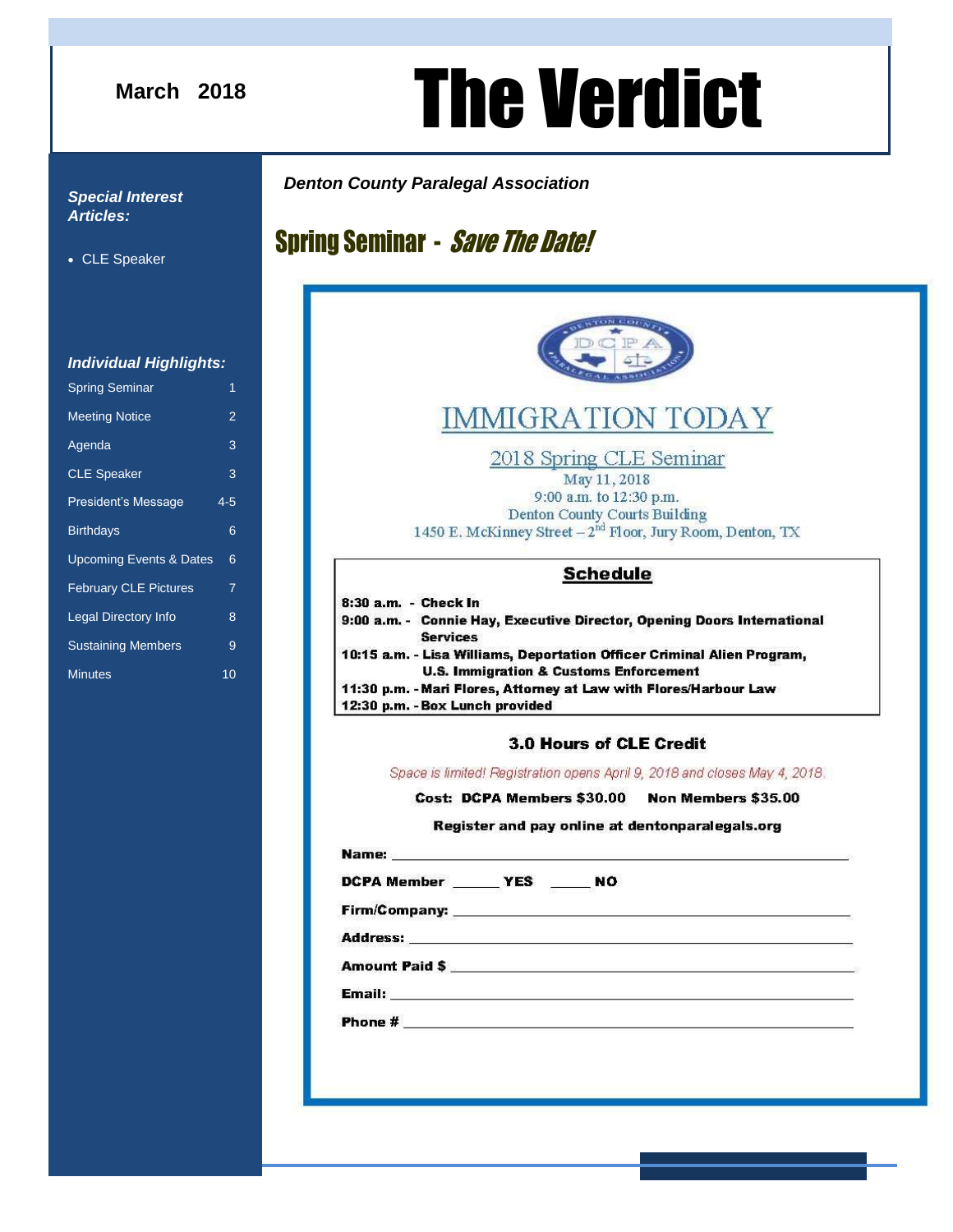## The Verdict **Page 2 of 10**

### Meeting Notice

#### **2018 Officers**

Daphina Park, President [daphina.park@dentoncounty.com](mailto:psnavely@hbwvlaw.com)

Jennifer Earhart, President-Elect jearhart@hbwvlaw.com

> Sharron Dowdle, Secretary/Parliamentarian sd@legalfrisco.com

Lisa Pittman, Treasurer [lpittman@hbwvlaw.com](mailto:lpittman@hbwvlaw.com)

Pamela Snavely, Historian [psnavely@hbwvlaw.com](mailto:Kim.guertler@dentoncounty.com)

#### **2018 Committee Chairs**

**CLE, Kimberly Spivey** [kim.spivey@hotmail.com](mailto:kim.spivey@hotmail.com)

**Fundraising,** Melissa Boyd [assistant@dobsoncrimlaw.com](mailto:assistant@dobsoncrimlaw.com) 

**Legal Directory**, Cheryl Cooper [ccooper@dentonlaw.com](mailto:BHunter410@gmail.com)

**Membership**, Julia Christman [julia.christman@dentoncounty.com](mailto:gottigina@yahoo.com)

> **Newsletter**, Lisa Pittman [lpittman@hbwvlaw.com](mailto:lpittman@hbwvlaw.com)

**Social**, Cindy Moon cmoon@reecerlaw.com

**Scholarship**, Amy Hoffee ahoffee@hbwvlaw.com

The Denton County Paralegal Association's next Luncheon will be on Thursday, *March 15, 2018* at noon at Oakmont Country Club, 1200 Clubhouse Drive, Corinth, Texas.

### Did you know…

We have streamlined the online registration process! Go to the DCPA website at [http://dentonparalegals.org/.](http://dentonparalegals.org/) Under the Upcoming Events blue bar click the Monthly Luncheon & CLE link, then click the Register tab and provide the requested information. When registering online, you must indicate whether you plan to attend the CLE and pay for lunch, or will attend the CLE only. We encourage you to make the buffet lunch payment online. If you prefer to pay at the door, you can choose to receive an invoice during the registration process.

**Online Registration Is Required!** The deadline to register for this month's meeting is **March 13th at 3 p.m.** Be sure to complete the registration sequence to notify us that you will either attend the CLE and purchase lunch, or will attend the CLE only. That will help us ensure Oakmont is prepared for the number of guests who will go through the buffet line, and that we provide adequate seating for those attending CLE only. **Please note we must bill individuals who register for lunch even if they are unable to attend.**

### Directions to Oakmont

Oakmont Country Club is located in Corinth off I-35 East between Lewisville and Denton.  $\overline{a}$ 

- Exit 461 Shady Grove Road/Post Oak Drive
- Turn west onto Post Oak Drive
- Turn right (west) onto Robinson Road at stop sign
- Turn left (south) onto Oakmont Drive you will see an Oakmont sign in the median
- Turn right into Clubhouse Drive (second right)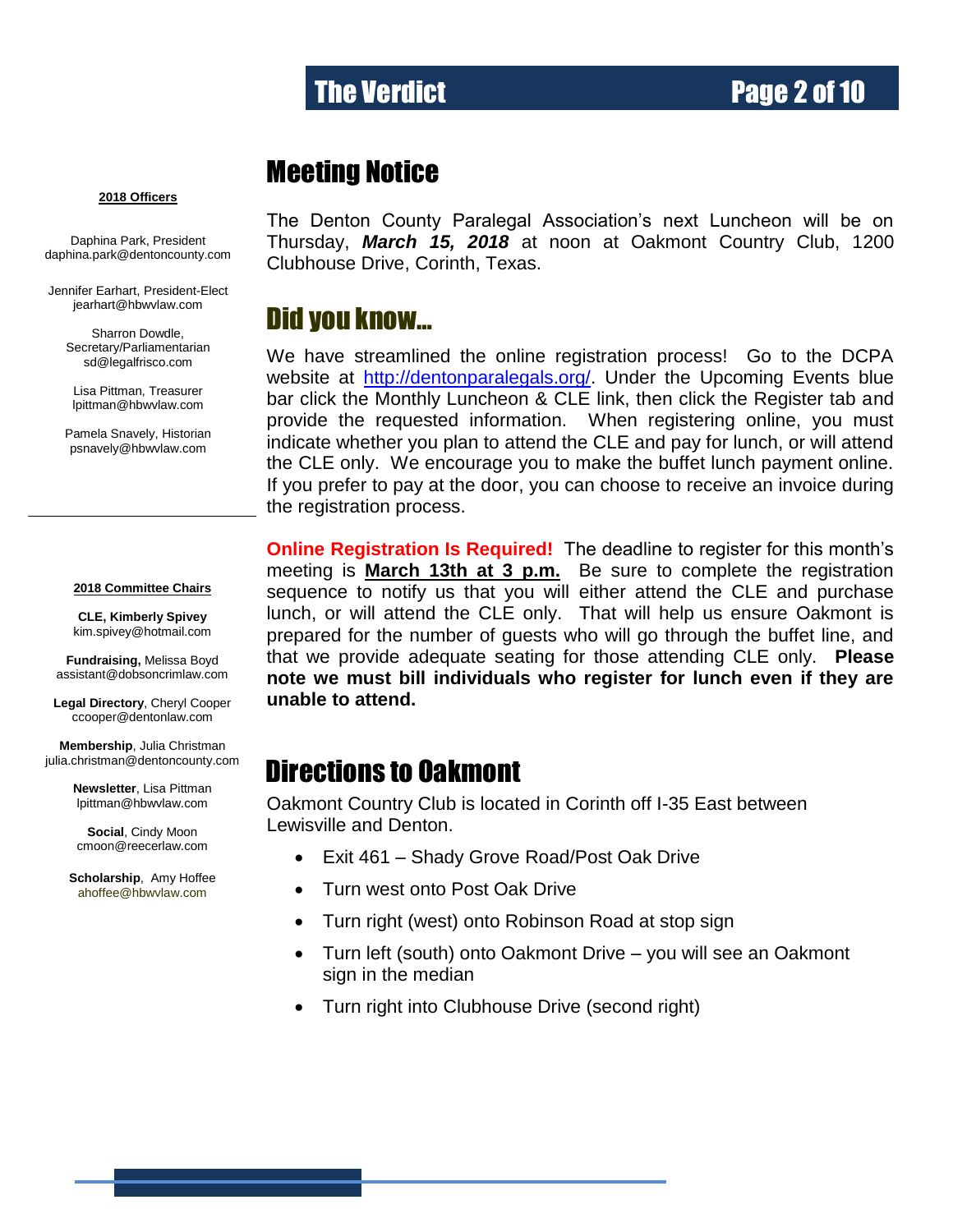## **The Verdict Allen Contract Contract Page 3 of 10**

## AGENDA FOR MEETING

Date: March 15, 2018

Place: Oakmont Country Club 1200 Clubhouse Drive Corinth, Texas 76210 Time: Noon

#### **1. Welcome Members and Guests**

**2. Speaker –**Virginia Hammerle to speak about guardianships

#### **3. Old Business**

- a. Approve November Minutes
- b. Approve 2017 Treasurer's Report
- c. Approve January Minutes
- d. Approve January Treasurer's Report
- e. Approve February Minutes
- f. Approve February Treasurer's Report

#### **4. New Business**

#### **5. Announcements**

- Remind members of Participation Drive
- Next month's speaker will be Ted Ogilvie to speak about "paperless office."
- **5. Door Prize**
- **6. Adjournment**

## **CLE Speaker**



This month our speaker is Virginia Hammerle. Ms. Hammerle is the founder of Hammerle Finley Law Firm, located in North Dallas, Texas, where she generally limits her practice to litigation, administration and business issues relating to business law, estate, trust, guardianship and probate matters. She has been Board Cerfified in Civil Trial Law by the Texas Board of Legal Specialization since 1995. Ms. Hammerle will be speaking on guardianships.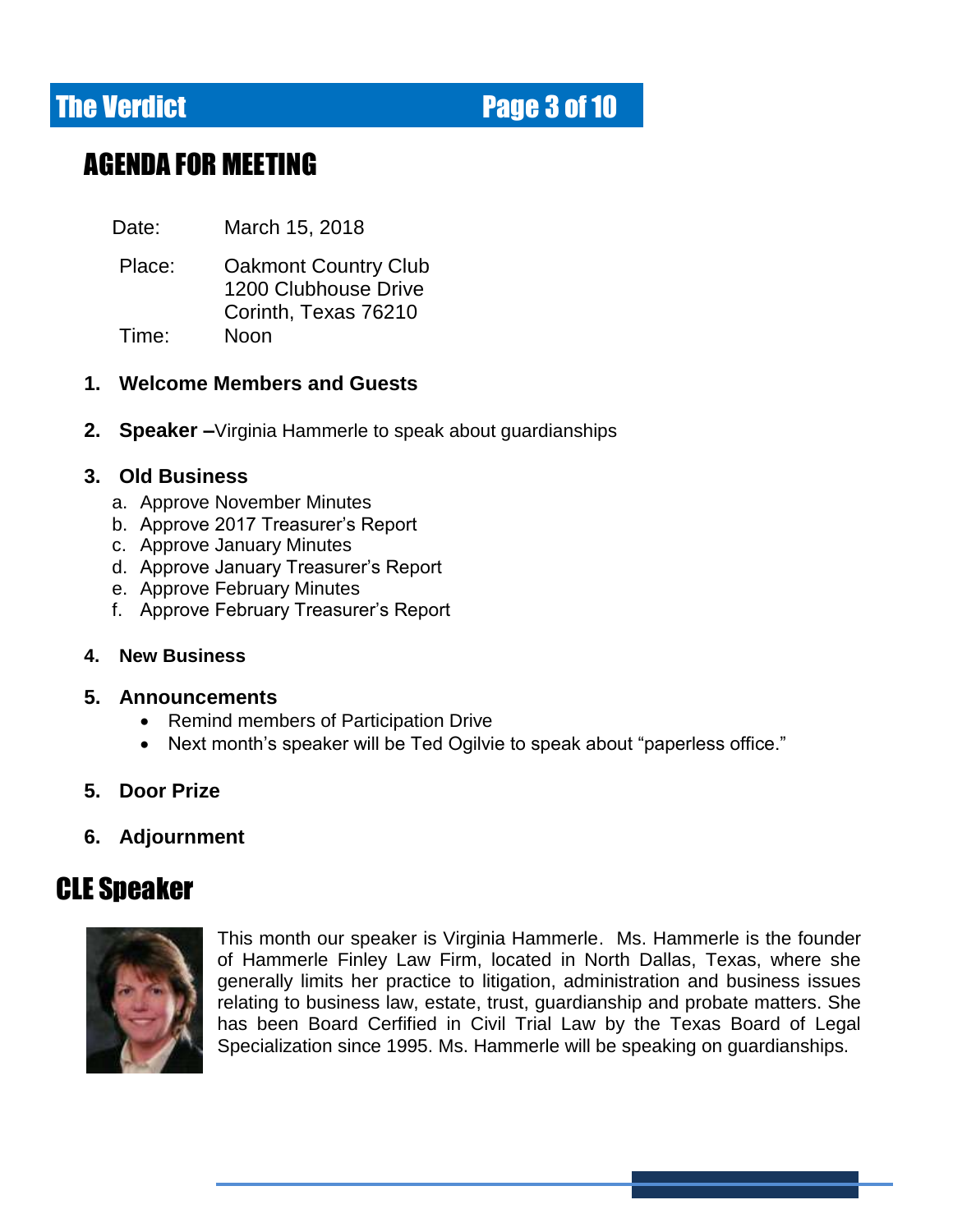### President's Message

By: Daphina Park

#### Dear DCPA Members,

March 1<sup>st</sup> is the start of Women's History Month, which honors empowering females' efforts in creating change worldwide. With elections fresh on our minds, it is hard to believe that there was a time in our Nation's history when women were not able to vote. Thanks to the efforts of strong women like Elizabeth Cady Stanton, Lucretia Mott, Susan B. Anthony, and many others, the 19<sup>th</sup> Amendment was ratified on August 26, 1920, giving American women the right to vote-a right known as woman suffrage.

Women's wage equality is a major topic in today's society. Many women in Hollywood have used their fame to make it known that their pay is far less than that of their male counterparts. Research has shown that on average women make \$0.79 on the dollar compared to what men make. In Texas, the gender pay gap is 18.5%. April 12, 2016, was declared National Equal Pay Day and a national monument in Washington, D.C., honoring the movement for women's equality was erected.

Another powerful story in the headlines today is the #Me Too Movement. Since the story broke on producer Harvey Weinstein's acts of sexual misconduct and sexual assault, women across the nation have felt empowered to come forward with their own stories of harassment and sexual assault. In my time in the Family Violence Division in the District Attorney's Office, I handled Protective Orders and heard countless stories of women being degraded, manipulated, emotionally, verbally, physically and sexually abused, stalked and made to feel powerless. In this position, I was able to work hand-in-hand with the wonderful people at Friends of the Family who help these women break the cycle of dependence and abuse by empowering them through counseling, a food bank, shelter, job training and helping them find work.

Let's all continue to uplift and encourage one another daily, and remember we are strong women year round! The following are a few inspirational quotes from strong women in histroy.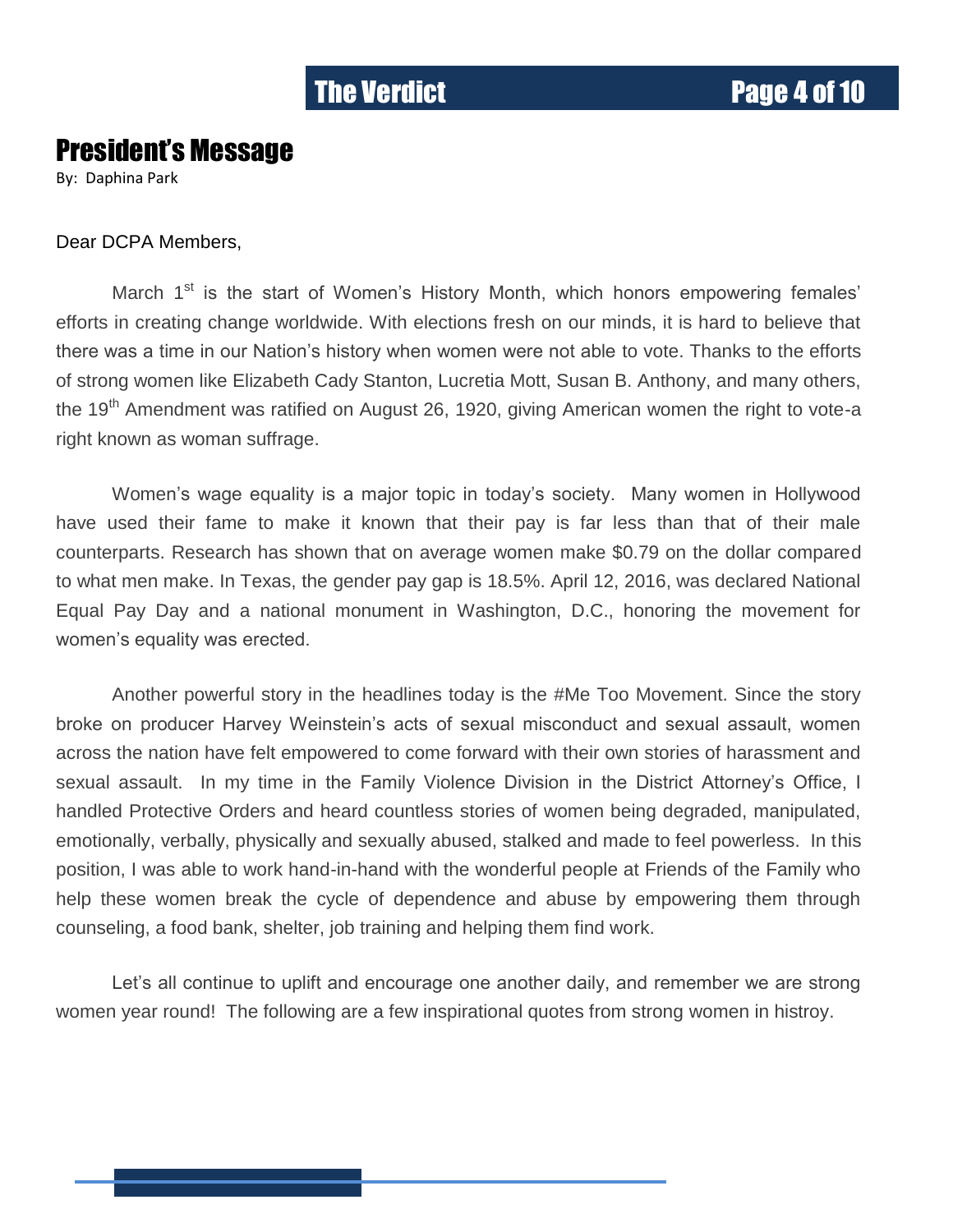**The Verdict Page 5 of 10** 

## President's Message Con't

- 1. "I have learned over the years that when one's mind is made up, this diminishes fear; knowing what must be done does away with fear." ― Rosa Parks
- 2. "I declare to you that woman must not depend upon the protection of man, but must be taught to protect herself, and there I take my stand." ― Susan B. Anthony
- 3. "Imperfection is beauty, madness is genius and it's better to be absolutely ridiculous than absolutely boring." ― Marilyn Monroe
- 4. "A woman is like a tea bag you can't tell how strong she is until you put her in hot water." ―Eleanor Roosevelt
- 5. "I've come to believe that each of us has a personal calling that's as unique as a fingerprint – and that the best way to succeed is to discover what you love and then find a way to offer it to others in the form of service, working hard, and also allowing the energy of the universe to lead you." ―Oprah Winfrey
- 6. "We realize the importance of our voices only when we are silenced." ―Malala Yousafzai
- 7. "When we do the best we can, we never know what miracle is wrought in our life, or in the life of another." –Helen Keller
- 8. "Any woman who understands the problems of running a home will be nearer to understanding the problems of running a country." –Margaret Thatcher
- 9. "If you obey all the rules, you miss all the fun." Katharine Hepburn
- 10. "You can have unbelievable intelligence, you can have connections, you can have opportunities fall out of the sky. But in the end, hard work is the true, enduring characteristic of successful people." –Marsha Evans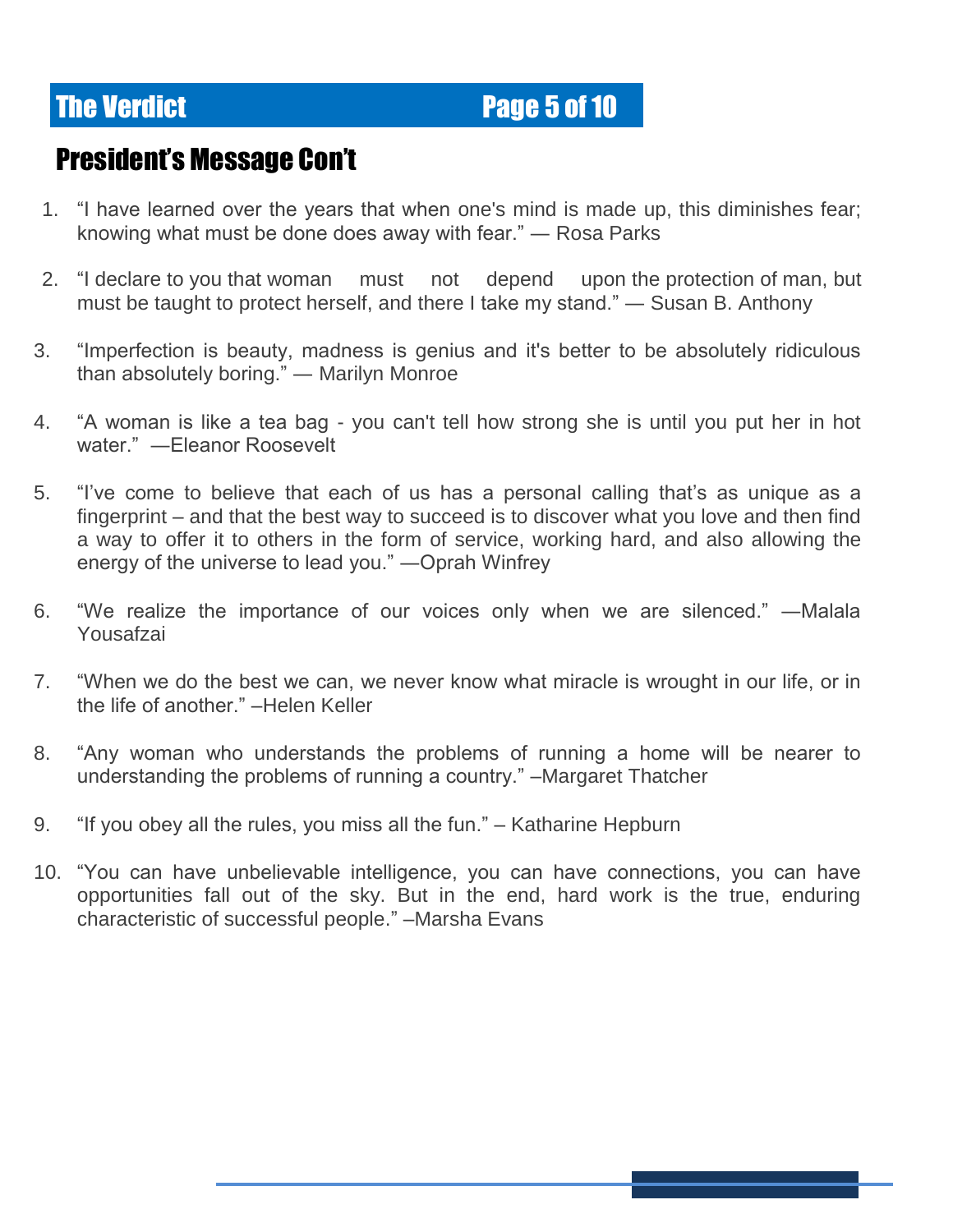## **Birthdays**

Our members with March Birthdays are:

Lisa Pittman (3/14) Shawn Andrews (3/17) Heather Collard (3/19) Brandi Greathouse (3/20) Lisa Bowles (3/31)

Hope each of you will have a **Happy Birthday!**

## Upcoming Events & Important Dates!

#### **Participation Award**

For 2018, we are going to have a Participation Award. You will receive points for activities in which you participate through the contest time.

| <b>Activity</b>                                                               | <b>Points</b>    |
|-------------------------------------------------------------------------------|------------------|
| Attend monthly meeting                                                        |                  |
| Attend special work activities (assemble Valentine Grams, etc)                | 2                |
| <b>Order Valentine Gram</b>                                                   |                  |
| Outside order for Valentine Grams (points for each)                           | 1 (max 5 points) |
| Attend DCPA social events                                                     |                  |
| Bring a (new) potential new member to any event                               |                  |
| Provide a door prize or auction item                                          |                  |
| Attached is the list of point earning activities, and the points to be given. |                  |

This begins February 1, 2018 and will end August 31, 2018. As you can see from the list, there are multiple ways to earn points. **Trust me, the Grand Prize will be worth the effort!** 

Points will be kept by the membership committee, and the winner will be announced at the September meeting.

#### **Wellness Retreat**

DCPA is hosting a Wellness Retreat: Unwind, Relax, De-Stress, Recharge and Renew, May 18- 20, 2018 at the Still Waters Retreat Center in Springtown, Texas. It promises to be an unforgettable and rewarding experience!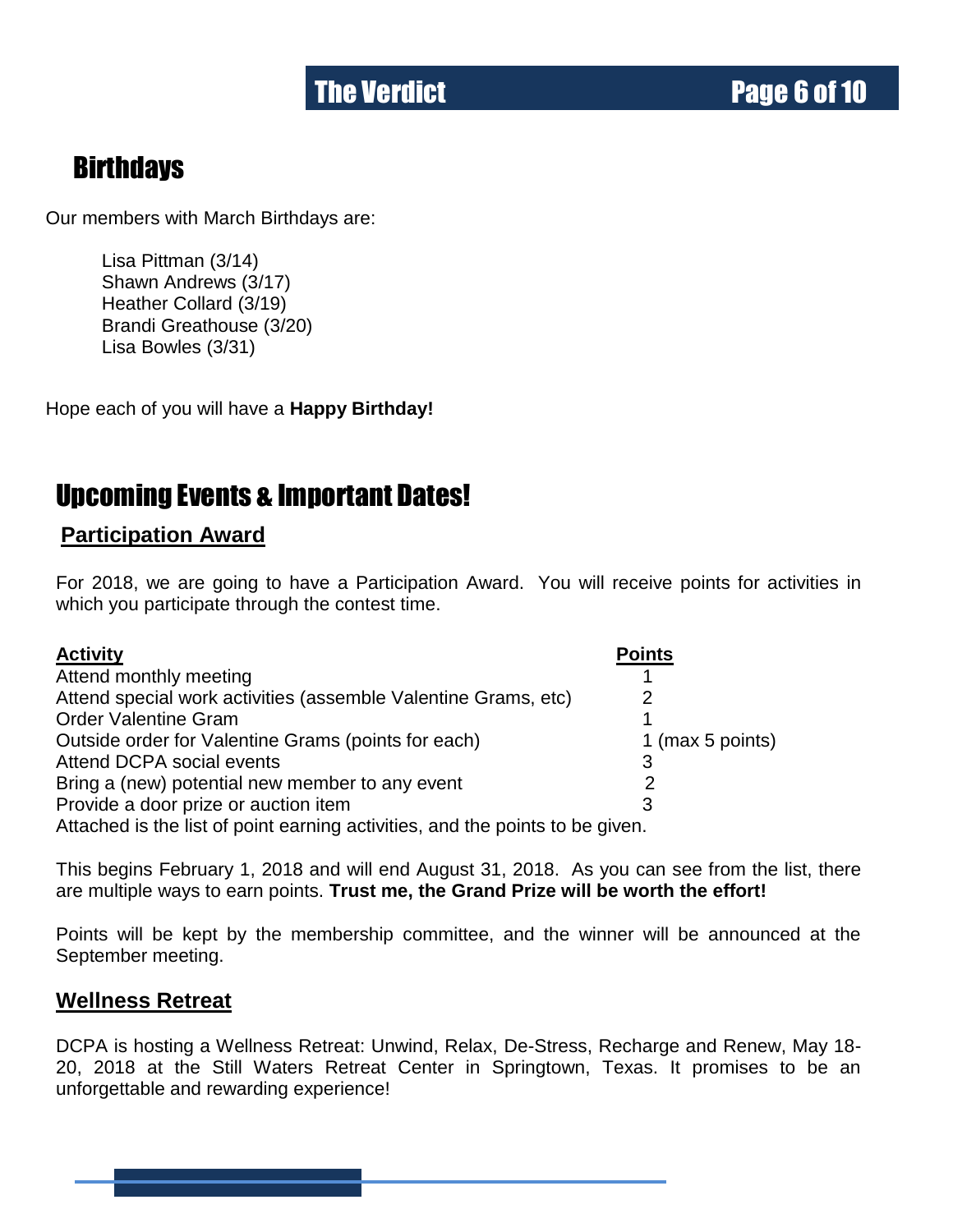## **The Verdict Community Community Page 7 of 10**

## February CLE Speaker – Clarke Wilcox

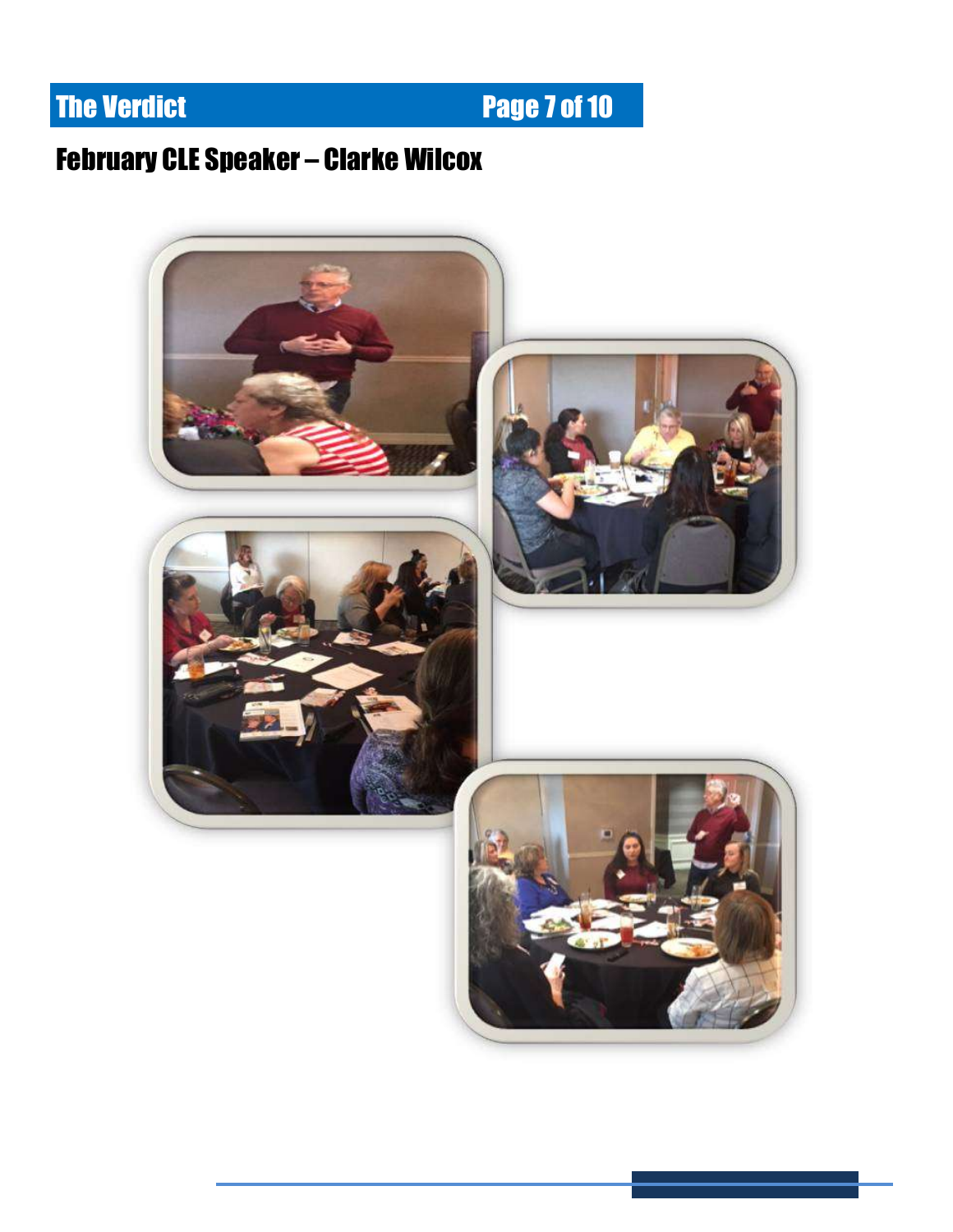## **The Verdict Community Community Page 8 of 10**

## 2016 Legal Directory

By: Cheryl Cooper, Committee Chair



The 2016 Legal Directory Committee of the Denton County Paralegal Association is pleased to report that we have published our Denton County Legal Directory.

We are providing two options for the directory this year: a bound hard copy of the directory, as well as a digital copy of the directory that is on a flash drive. This is the first time in the history of DCPA that we have offered a digital copy of the directory and we are very pleased at the way they turned out.

If you, or someone you know, would like to purchase one of these directories, please contact Cheryl Cooper at ccooper@reecerlaw.com; Work (940) 382-3168; or Cell (979) 277-8761.

Digital directory - \$15.00 (\$2.50 Shipping Fee)

Bound directory - \$22.00 (\$4.50 Shipping Fee)

Both directories - \$35.00 (\$6.50 Shipping Fee).

If you prefer to pick up a copy at no additional cost, you may do so, with advance notice, at the Reecer Law Firm, 400 W. Oak Street, Suite 205, Denton, Texas 76201.

Checks should be made payable to Denton County Paralegal Association and either handdelivered or mailed to our address.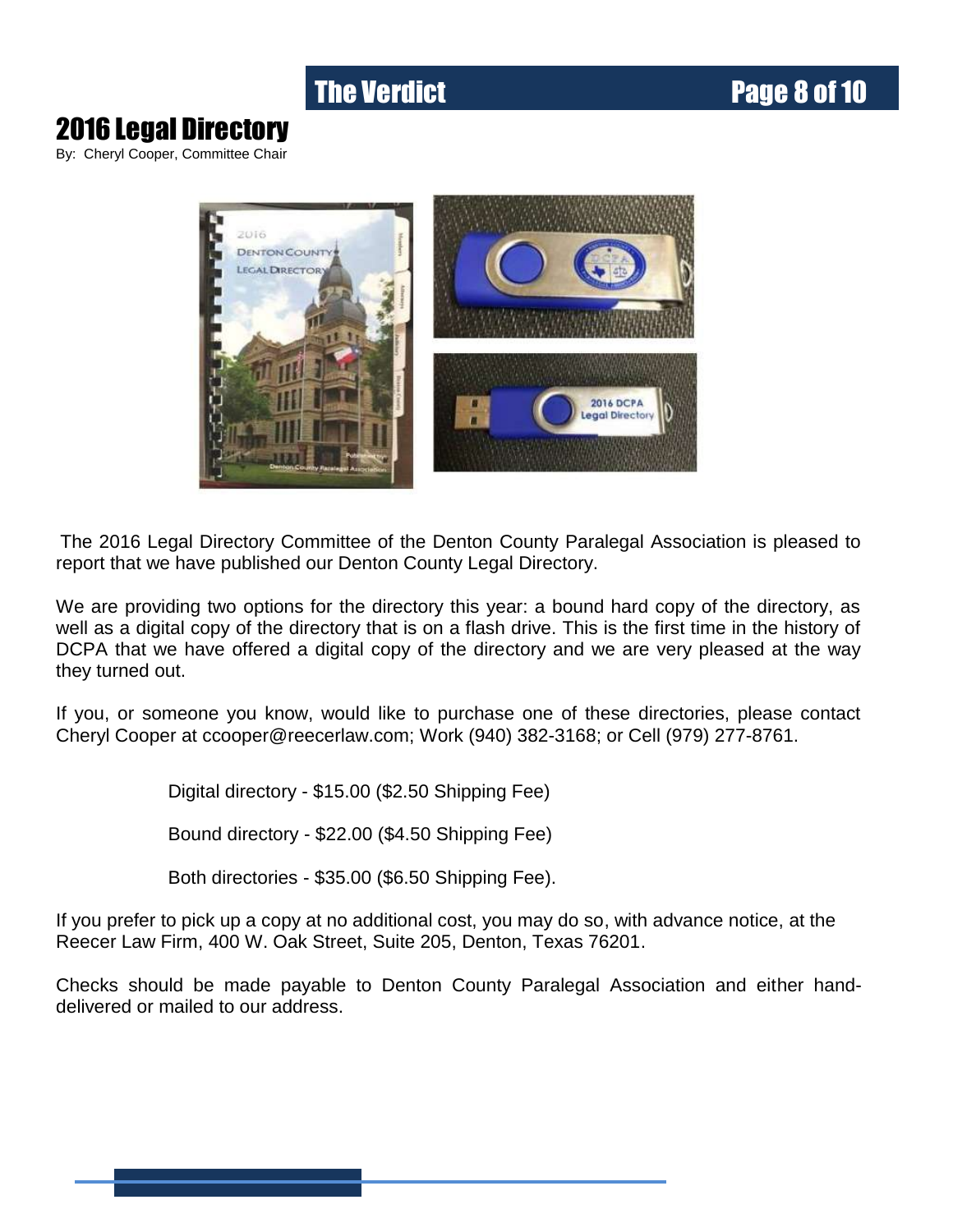## **The Verdict Page 9 of 10**

## Support Our Sustaining Members

**Please help support our Sustaining Members by calling them when you have a project that needs outside support. Remember it is through their continued support and generosity that DCPA is able to provide social events at a low cost.**

# **Fred Bowles Communist Bruce G. Stewart**

159 Sunnyside Lane 110 Sheraton Place Valley View, Texas 76272 Denton, Texas 76209 Phone: 940-390-0914 (*Retired as of August 31, 2017)* Email – [fbowles@ntin.net](mailto:fbowles@ntin.net) 

## **Stoffels & Associates, Inc. Janel M. Stoffels**

207 W. Hickory, Suite 304 Denton, Texas 76201 Phone: 940-565-9797 Fax: 940-565-9197 Email – [jmstoffels@aol.com](mailto:jmstoffels@aol.com) 

## **File & ServeXpress**

### **Jesse Guerrero**

500 E. John Carpenter Fwy Irving, Texas 75062 Phone: 972-893-6691 Fax: 888-529-7587 Email – [jguerrero@fileandserve.com](mailto:jguerrero@fileandserve.com)

# **County Process Service Stewart Process Service, Inc.**